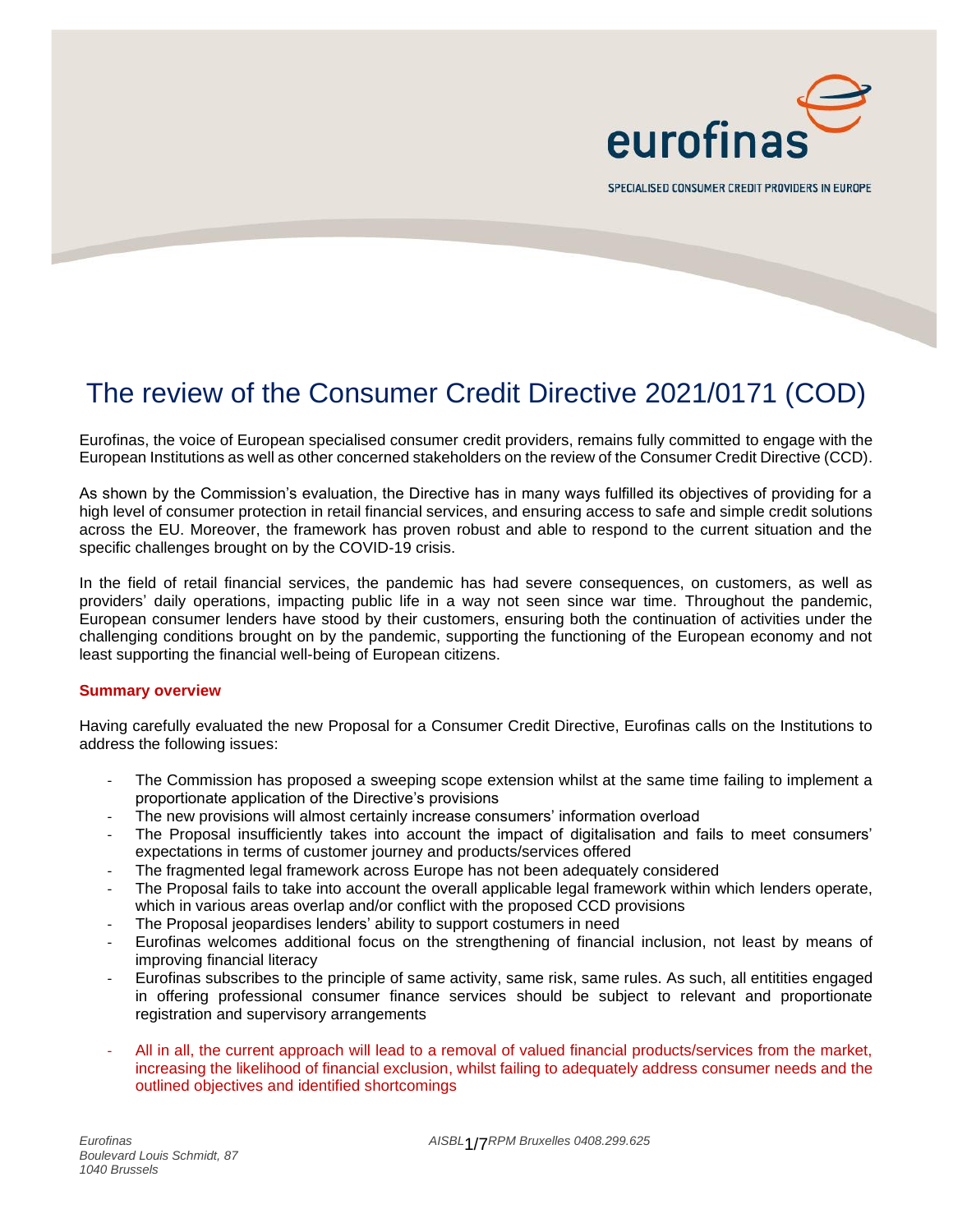# **Specific concerns**

# **Article 2 - Scope**

- Eurofinas supports increased harmonisation of general principles with the aim of achieving greater convergence and a level playing field through the adherence to the principle of same activities, same risks, same rules.
- As such, Eurofinas supports that all types of service providers, such as pawn brokers and/or other players, when engaging in offering professional consumer finance services, should fall within the scope of the revised CCD.
- It is, however, crucial to avoid overly-prescriptive provisions and standardisation which will fail to encompass the important variations between different markets and products' key characteristics and distribution channels, etc.
- The proposed scope extension to Article 2, in particular by means of removal of the previously existing Article 2(f) extension, will result in a disproportionate administrative burden for well-established and simple products, without achieving genuine enhanced consumer protection. With regards to these products and services, Eurofinas proposes to strengthen the ability for:
	- ❑ a more appropriate and proportionate application of the legislative framework.
	- ❑ the introduction of a lighter touch regime for well-established products and/or targeting of specific products/issues where there is a clear evidence-based need at a European level.
- Moreover, the proposed scope extension should not include leasing services and products. There is a lack of evidence supporting the need for such measures and, moreover, the CCDs provisions are not designed to cover the specific characteristics of leasing products
- If not addressed, this will lead to the withdrawal of products/services and financial exclusion, affecting consumers most in need of such products as well as increased costs.

# **Article 3 - Definitions**

- There is a need to re-define the Total Cost of Credit, specifically to ensure that expenses incurred for services fundamentally similar to those provided by a notary, are also excluded.
- The concept of "provider of credit services of equity finance" is missing from the definitions. It would be appropriate to clarify, as done in recital (17) of the Proposal, that (a) where such providers directly provide credit to consumers in the course of their professional activity, the provisions of this Directive relating to creditors shall apply to them; whereas (b) where they facilitate the granting of credit between creditors and consumers, they shall act as credit intermediaries.
- The existing definition of Linked Credit Agreement leaves too much room for interpretation, and in some jurisdictions leads to the understanding that referencing a general purpose like "car" means that a lender systematically shares liability with the supplier. In this context, however, the lender forms no commercial unit nor has a direct relationship with, and more importantly influence over the supplier. Eurofinas therefore proposes to amend said definition in order to adapt the clarification of a "commercial unit" by replacing the word "*or " by "and" (Article 3(21)b), i.e.* "*…where the creditor or provider use the services of the supplier (…) and where the specific goods or the provision of a specific service are explicitly specified in the credit agreement or in the crowdfunding credit services*".

#### **Article 5 - Provision of information free of charge**

- Eurofinas welcomes the possibility for lenders, intermediaries and/or providers of crowdfunding services to charge fees for the communication of information that is additional to that required by the legislation, more frequent or for the transmission of information by means of communication other than those set out in the contract. This provided that such information is provided at the request of the consumer.

#### **Article 6 - Non-discrimination**

The issue of non-discrimination based on place of residence raises a number of concerns with regards to the feasibility of meeting the provisions as set out in the Proposal, due to existing discrepancies in applicable legal frameworks, raising practical and legal challenges across the board (e.g. AML, KYC, forbearance legislation), and ultimately the ability to properly assess an applicant borrower's credit worthiness as well as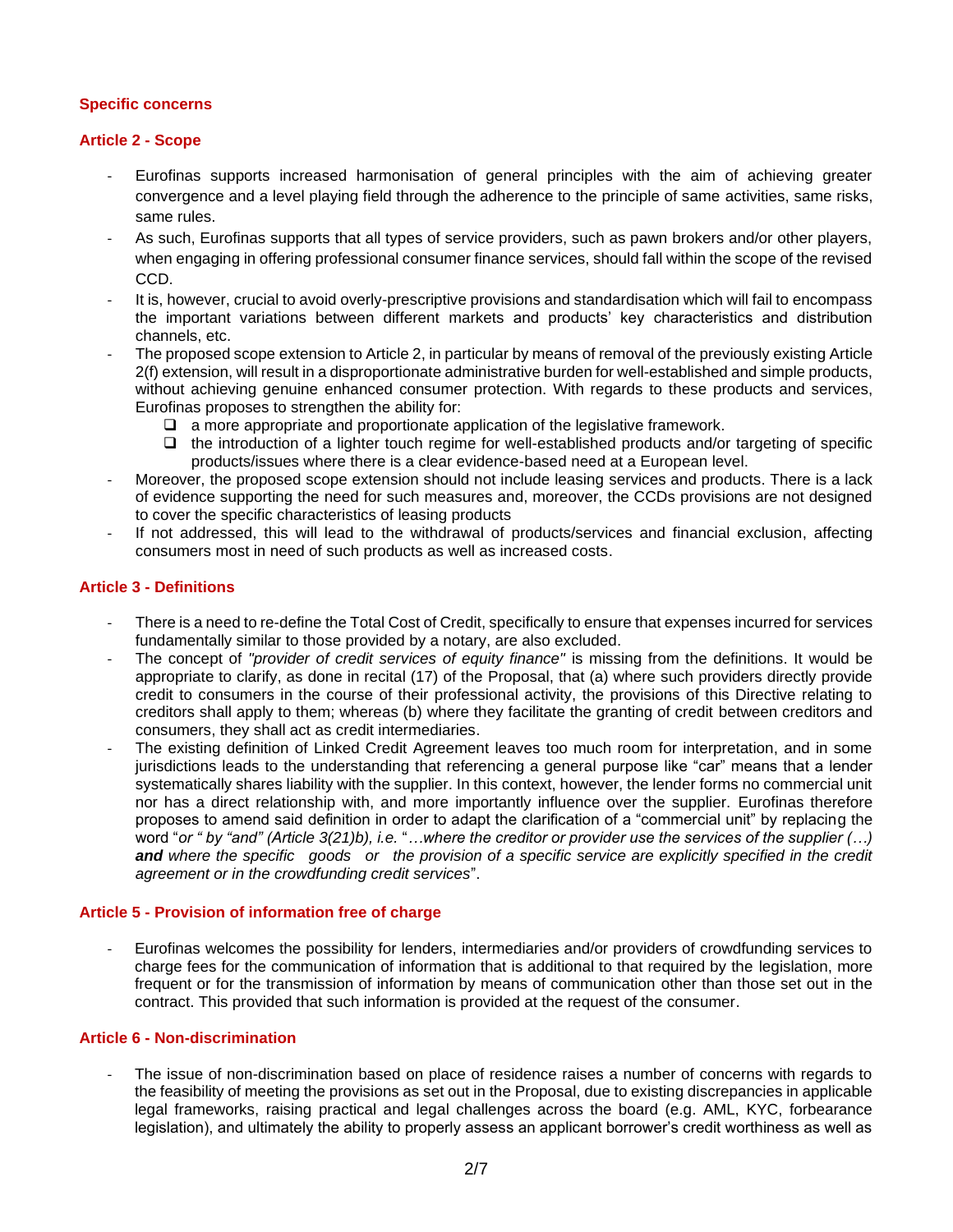the ability to manage NPL risks. It is therefore extremely challenging for lenders to engage in cross-border activities.

- At the same time, the level of pure cross-border transactions, involving a lender in one Member State and a customer in another one, has not increased since the introduction of the CCD. This stems predominantly from low consumer demand due to language barriers and a general home bias, as well as having access to already strong and competitive local markets.
- Whilst enabling the digital journey may play a role in increasing these activities, many of the limiting factors still remain outside the remit of the CCD, including important differences in contract, taxation as well as recovery and insolvency legislation.
- This new provision will severely limit consumer finance providers' ability to asses and manage risks, possibly resulting in substantially increased costs for lenders and consumers, without achieving the intended goal of increased responsible cross-border finance. It also fundamentally undermines the freedom of contract principle as laid out in the Treaty on the Functioning of the European Union.
- As similar provisions exist in horizontal Directives and in order to avoid regulatory overlap, this article should be removed.

# **[Articles 7 – 13], [20 – 21] – Information requirements**

- In relation to the information requirements proposed under the new Directive, the European Commission's Proposal on the whole fails to meet the outlined objectives, address established shortcomings and/or make the relevant adjustments to the new updated digital reality and the use of digital channels and handheld devices.
- The Commission's Proposal is instead increasing the risk of information over-load by introducing the new SECCO in addition to the existing SECCI, combined with further general information (Article 9) and new adequate explanations (Article 12) requirements. The interplay of these components is neither complementary in nature, nor adding additional value for consumers. Moreover, they will not address the established issue of information overload.
- The proposed framework will not achieve the goal of better-informed consumers, nor enabling better decision-making. In addition, the framework is not well adapted to digital channels nor able to take account of their specific characteristics and their ability to allow for tailored information.
- We therefore recommend a return to a single streamlined information document (SECCI) for the purposes of clarity and relevance.

#### **Article 8 - Advertising**

- The proposed set of rules regarding advertising only acknowledges limitations when applied to traditional media, i.e. radio advertising, and fails to address the information overload prevalent through digital channels where the amount of information becomes difficult to process for the average consumer. The possibility to also tailor the information in true digital situations, e.g. when banners and Google ads are utilised, must be clearly recognised and enabled.
- To improve the ability for consumers to assess and compare the information provided in the advertising stage, only key information should be included in marketing communications (e.g. APRC and monthly instalments), with more comprehensive information made accessible via a hyperlink or a scroll-down measure/function to be reviewed at leisure.

#### **Articles 9 & 12 - General information and adequate explanations**

- The Proposal introduces new obligations relating to general information (Article 9) and adequate explanations (Article 12). It remains, however, unclear what additional value the new information provision requirements provide when compared to what is already shared with consumers today, nor is it clear on what format this should be done. The new requirements fail to enable better decision-making and risk information overload.
- Questions remain as to how the additional information should be channelled to consumers, e.g. the format and medium used.
- It should be clarified that additional general information can be provided on a lender's website.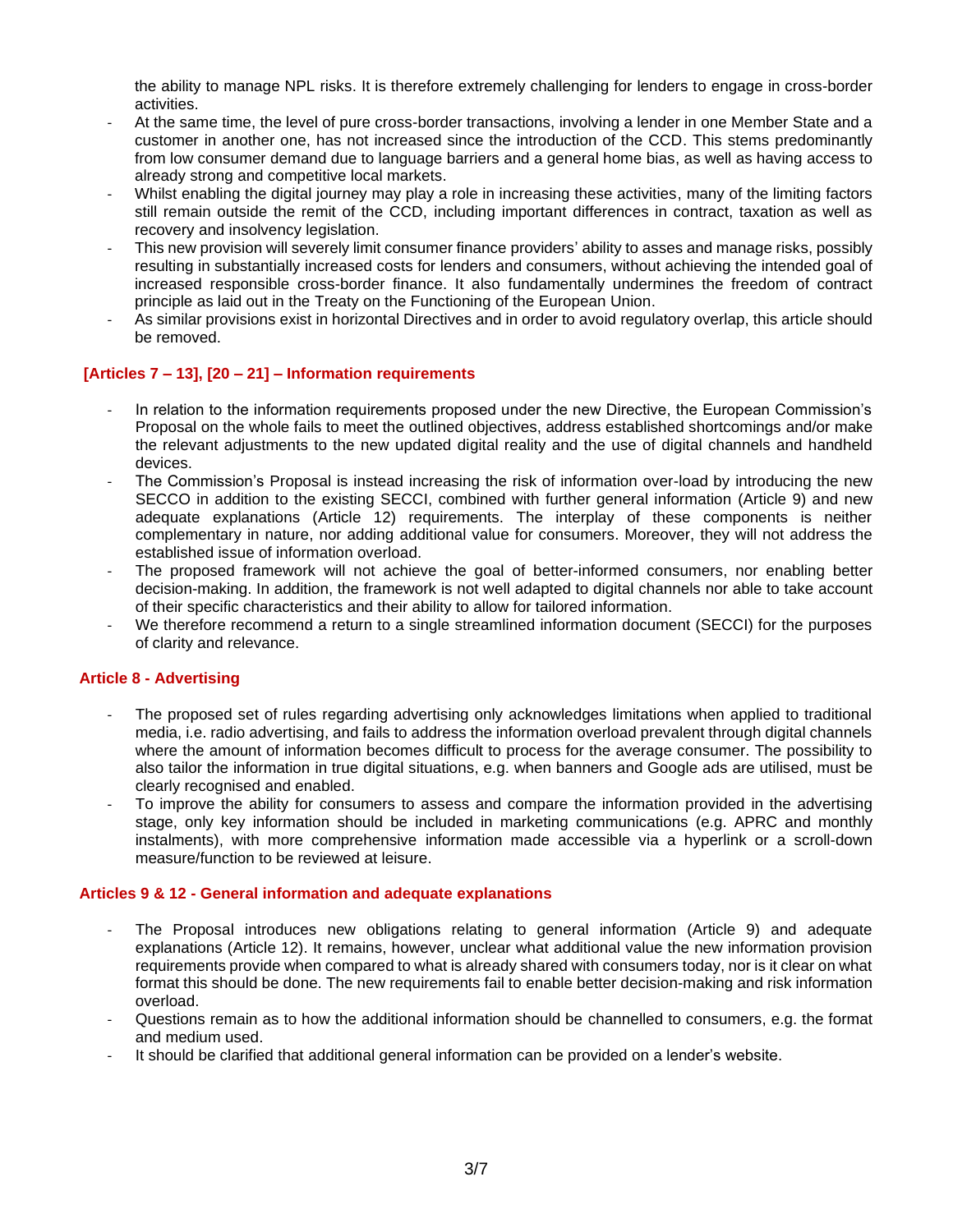# **Article 10 & 11 - pre-contractual information**

- Under the Commission's Proposal, the already existing SECCI would be supplemented with the additional SECCO. We are certain that this step will exacerbate the issue and only cause further confusion for consumers trying to understand and compare offers.
- In order for consumers to be able to take an informed decision, it will be necessary to decrease the amount and duplication of information between, as well within, the pre-contractual and contractual stages.
- Moreover, the Proposal introduces the obligation to provide information one day in advance before the conclusion of an agreement, or that a reminder should be provided one day after.
- Considering the existing right of withdrawal, this will not deliver any measurable consumer-benefit, and conversely add confusion for customers wanting consumer finance services at the Point of Sale or in an ecommerce setting.
- In light of the right of withdrawal which the Commission's evaluation of the Directive has found to be wellestablished and used by consumers, both the additional information required and the possible reminder will not provide for increased consumer benefits.
- Moreover, the proposed provision leaves divergent room for interpretation with regards to how the timeframe is to be calculated as well as how it would be fulfilled and measured when sent by non-instant mediums such as traditional postal services where lending institutions can not affect nor control delays, etc.
- From a practical point-of-view, it should be sufficient that the SECCI/SECCO is provided prior to signing of the contract. Furthermore, the customer should be reminded in a clear manner of the right of withdrawal, or, if a reminder is to be sent, it can be done by any means including a text message.

# **Article 13 - Personalised offers & automated processing**

- Automated decision-making processes, as well as duties to inform where personal data is not derived from the data subject itself, are currently subject to regulation through the General Data Protection Regulation (GDPR). Moreover, new requirements will be put forward in the upcoming EU framework on Artificial Intelligence.
- We therefore see a strong need to avoid further regulatory overlap and the risk of inconsistencies between the CCD and other relevant frameworks, which can be addressed by deleting Article 13.

#### **Article 14 - Tying & bundling**

- The new Proposal stipulates that tying is prohibited unless it can be demonstrated that it would result in a clear benefit for consumers, taking due account of the availability and prices of the kinds of products in question.
- Without additional guidance it is difficult to assess what constitutes a clear benefit, as this definition cannot be defined objectively. Moreover, such a wide definition will lead to increased fragmentation across Member States, and should therefore be clarified further.

#### **Article 16 - Advisory services**

- We welcome the fact that advisory services remain a separate product/service. Due to the average amount, simplicity and duration of the majority of products/services covered by the CCD, advice is not generally needed when compared to more advanced and complex products.
- To ensure greater legal certainty, Article 16(5) needs to be amended in order to clarify that the specific obligation is only to be met when advice is offered in line with the general non-mandatory approach of the Article.

#### **Article 17 - Unsolicited sales**

- The Proposal does not make a clear distinction between general advertising and targeted sales offers for consumer credit services, thereby ruling out by default the ability to advertise much appreciated consumer credit products and services.
- Moreover, the Proposal's prohibition should not apply to those pre-authorised products where, in any case, the delivery of the corresponding pre-contractual and contractual information as well as obtaining consumer consent is a legal requirement. In this case, the requirements of transparency and information would be fulfilled.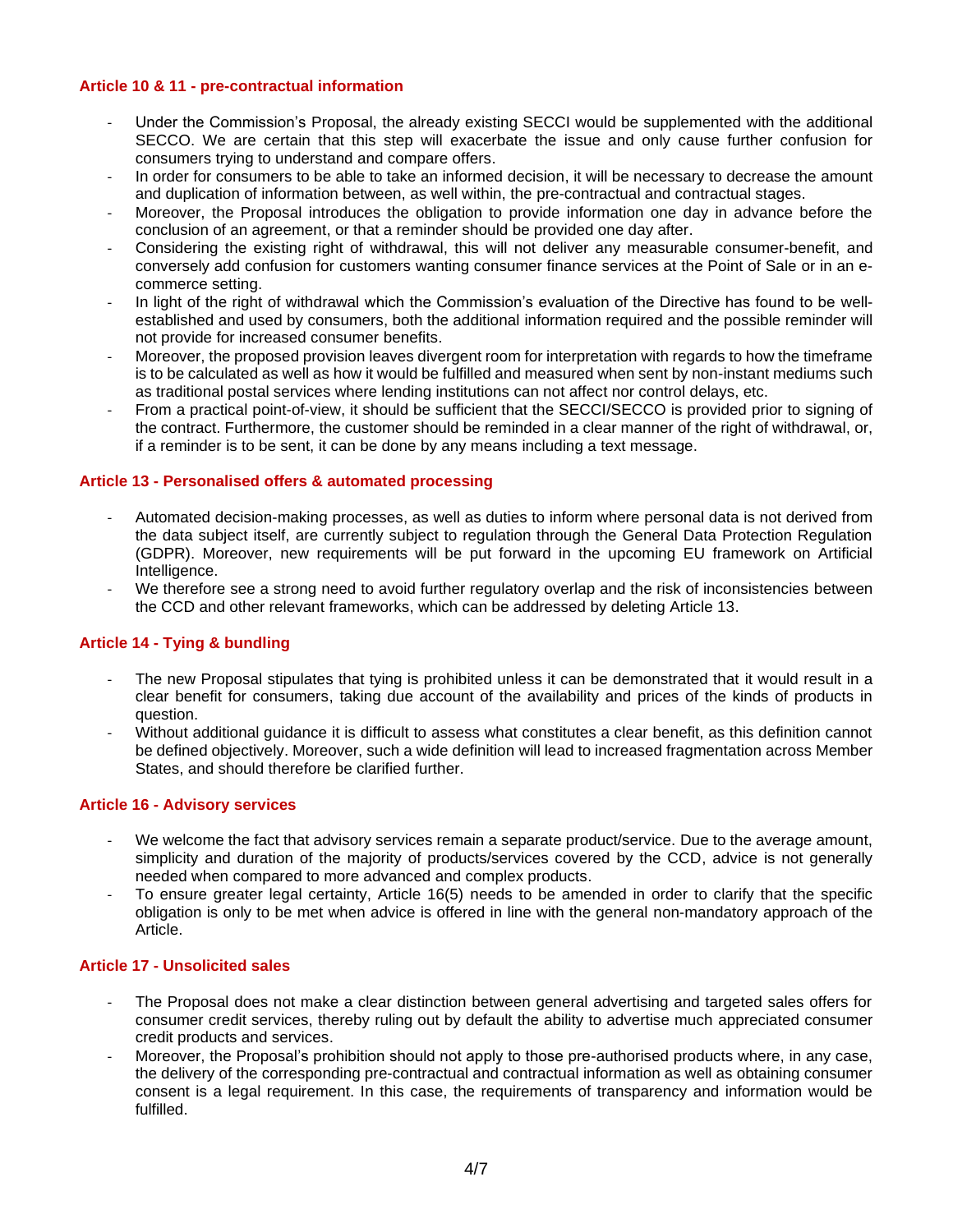#### **Article 18 - Creditworthiness assessments**

- Responsible lending is of shared interest to lenders, borrowers and society as a whole. The obligation to properly assess an applicant borrower's creditworthiness forms part of the core activities of financial institutions.
- Flexibility is needed to properly take account of the characteristics of retail lending, the range of products covered and the differing operational realities at national level, as well as the ability to cover consumer groups without an established credit history. The concrete assessment and required data naturally differ between lenders and different markets.
- Unless a lighter-touch regime is built into the framework, very small loans and loans with only very limited costs will become subject to the full framework as per the proposed scope extension. In this situation, the proposed frameworks will largely fail to provide for a proportionate application by not taking into account the characteristics of the loans, which may cause far-reaching consumer detriment.
- Further standardisation of processes, and the full application to smaller credits, will lead to consumer detriment by means of unjustified financial exclusion, the unwarranted disruption of well-functioning tools and markets, and the decreased range of products by their removal from the marketplace.
- Digitalisation has provided for a number of tools to improve and automate decision-making, making credit available to previously underserved consumers as well as responding to customers' changing expectations and preferred customer journeys. In relation to the utilization of new technologies, e.g. in the decision-making processes, it is important to recall that already today such use is generally governed by relevant rules in the GDPR, governing the use of data, transparency to consumers and automated processes with relevant restrictions and safeguards. Further measures in relation to the application of artificial intelligence are also forthcoming at European level, which will be fully applicable for consumer credit lending.
- Automated assessment processes are well-established, with a proven track-record, and can be used for the majority of loans issued. Not only do they provide for speed and economies of scale, but also allow for more objective decision-making than can be achieved with human processing. A very precise and individual assessment may only be warranted in the context of larger scale loans, and this should be more clearly recognized in Article 18.
- In light of this, the Commission's Proposal should be adapted in a number of ways to enable a proportionate application and ensure a creditworthiness assessment relevant vis-à-vis the amount, the nature and complexity of the credit offered.
- In order to ensure a relevant, adequate and proportionate application, the choice of data and tools used, and extent of verification of information must remain under the control of the lender, including when external sources, such as relevant databases, or statistical data as well as budget models can make part of the assessment.
- The ultimate decision to grant or refuse a credit must rest with the lender in line with its business model and risk policy, in adherence with relevant non-discrimination provisions. In light of this, the GDPR's right to correct erroneous information forms the primary means of disputing an assessment and have erroneous data corrected. An applicant borrower is to be sufficiently informed of the processing and criteria on the basis of which a decision was reached. However, unnecessarily extensive disclosure on processes may breach commercial confidentiality as well as increase the risk of fraudulent activities.
- In the context of information provided, the proposed framework fundamentally removes any responsibility from the applicant borrower to provide accurate information. Such an imbalance between lender and borrower will further support fraudulent criminal activity. Therefore, the responsibility to provide correct information should remain with the applicant borrower. In this context, the proposed obligation for the lender to assume responsibility and duty to verify the information provided through independently verifiable documentation not only leaves uncertainties as to when such an obligation is viewed as fulfilled, but also creates a disproportionate administrative burden in relation to smaller loans which will fundamentally risk to limit the availability of suitable products to consumers.
- Article 18(6) should be deleted in order to avoid further regulatory overlap and the risk of inconsistencies between the CCD and other relevant frameworks.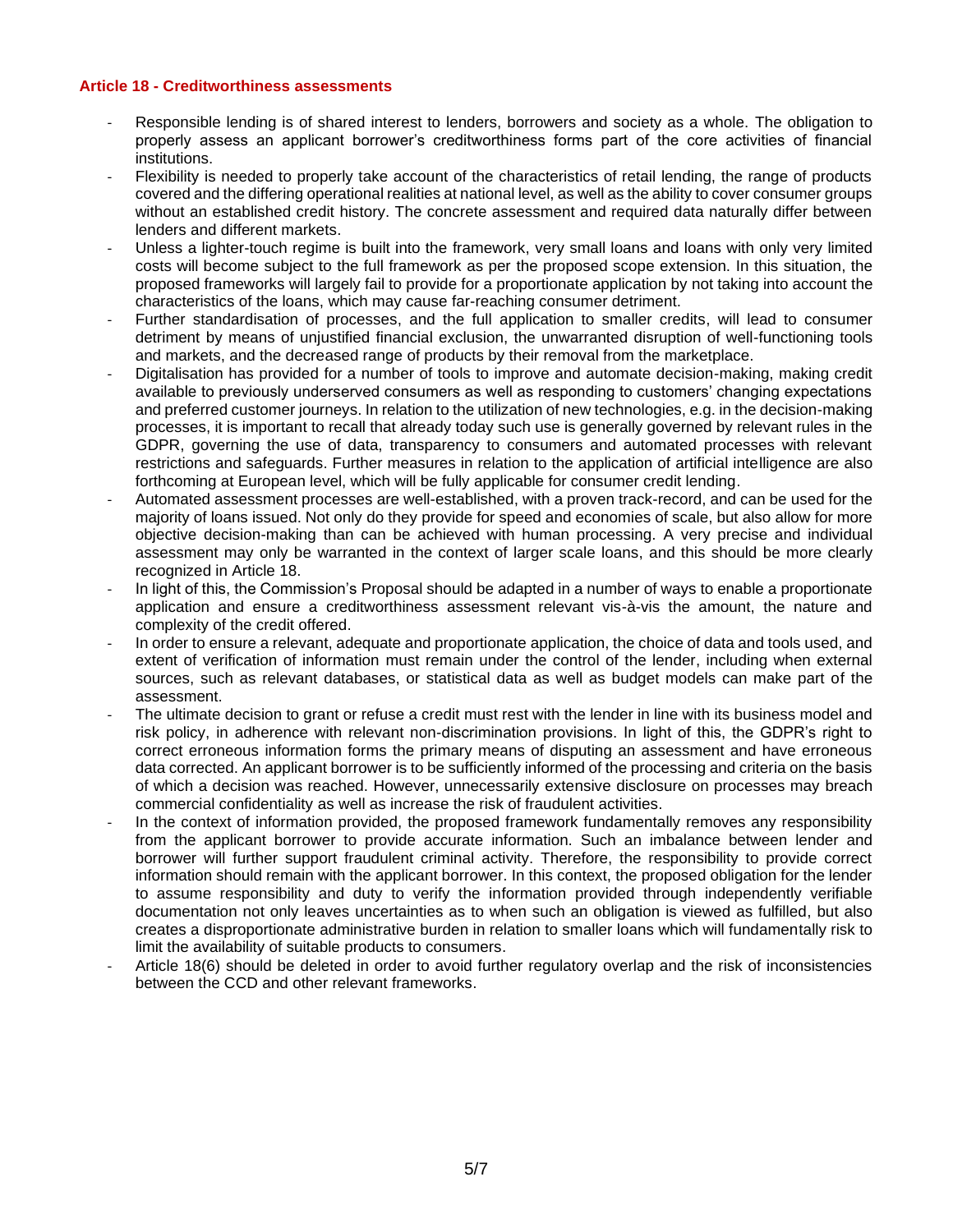# **Article 26 – Right of withdrawal**

- The right of withdrawal is well-established and regularly used by European consumers. It is not least a key tool to address arising challenges brought on by increased digitalisation and the speed at which consumers can make choices and transactions, ultimately providing for an effective redress vis-à-vis an overly hasty commitment. As clarified in the Commission's Proposal, this right is not to be used in bad faith.
- The right should be simple to utilise. A potentially indefinite application which extends beyond the duration of the credit agreement, however, creates legal uncertainty and fails to address in a relevant manner the situations for which it was designed.
- The relevant pre-contractual and contractual information should highlight the consumer's right to withdraw from the agreement to ensure the strongest possible awareness thereof. This should be done in a clear format that safeguards legal clarity regarding its application as well an overall coherent approach with regards to the information in the material provided to consumers.
- The new proposed text does not include any concrete and definitive time limitation of the right of withdrawal, which fundamentally clashes with existing provisions in Articles 9(2) and 10 of the Consumer Rights Directive as well as Article 6(3) of the Timeshare Directive. Further clarification and alignment on these issues would ultimately increase overall coherence within the applicable EU consumer protection framework, enabling European consumers to benefit from equal protection whilst at the same time enhancing a level playing field for lenders and providing for much needed legal clarity. It will also help to address potential information overload resulting from cautious lenders taking an overly encompassing approach with regards to the extended nature of terms and conditions that need to be conveyed.
- As it stands right now, even immaterial errors relating to the information provided can have unforeseen and far-reaching consequences long after the contract duration has ended.

# **Article 29 - Early repayment**

- The evaluation of the Directive found that the right of early repayment is well-recognised by European consumers. It is important to maintain its function and the proportional approach sought by the legislators in the CCD. Its application has been subject to further developments by the ruling of the European Court of Justice, i.e. the Lexitor case. Going forward, it is important to ensure that lenders are compensated for legitimate upfront costs, i.e., mandatory and unavoidable costs, resulting from legislative and regulatory requirements and clearly defined costs directly relating to the establishment of a credit, distribution costs and costs relating to the added services requested by the consumer.
- As such, the Proposal has to be amended to ensure that fees, paid before any early repayment (whether in part or in full), which correspond to services effectively provided to the consumer or to costs effectively incurred by the lender, as well as third party costs do not need to be reimbursed.
- Furthermore, Paragraph 4 states that Member States may provide that the lender is only entitled to compensation of costs if the amount of the early repayment exceeds a threshold specified in national legislation. This threshold has to be removed as the cumulative impact thereof over time could be quite substantial on the lender.

#### **Article 31 - Price restrictions/caps**

- Any practical decisions on interest rate/APR caps should be left up to the Member States which are best equipped to consider the impact of such measures, taking into account the overall regulatory framework and the relevant market context.
- The ability to price risks to a certain extent remains of fundamental importance for financial inclusion, supporting a competitive level playing field and ensuring availability of regulated and supervised credit products to creditworthy borrowers.
- The specific issue of extreme High-Cost-Short-Term credits, subject to a variety of definitions taking account of the local market conditions, has been identified as problematic in some Member States, and is not representative for the overall consumer credit markets across Europe. As such, this has to be addressed through targeted measures and the assurance of strict adherence to the principle of same activity, same risk, same rules.